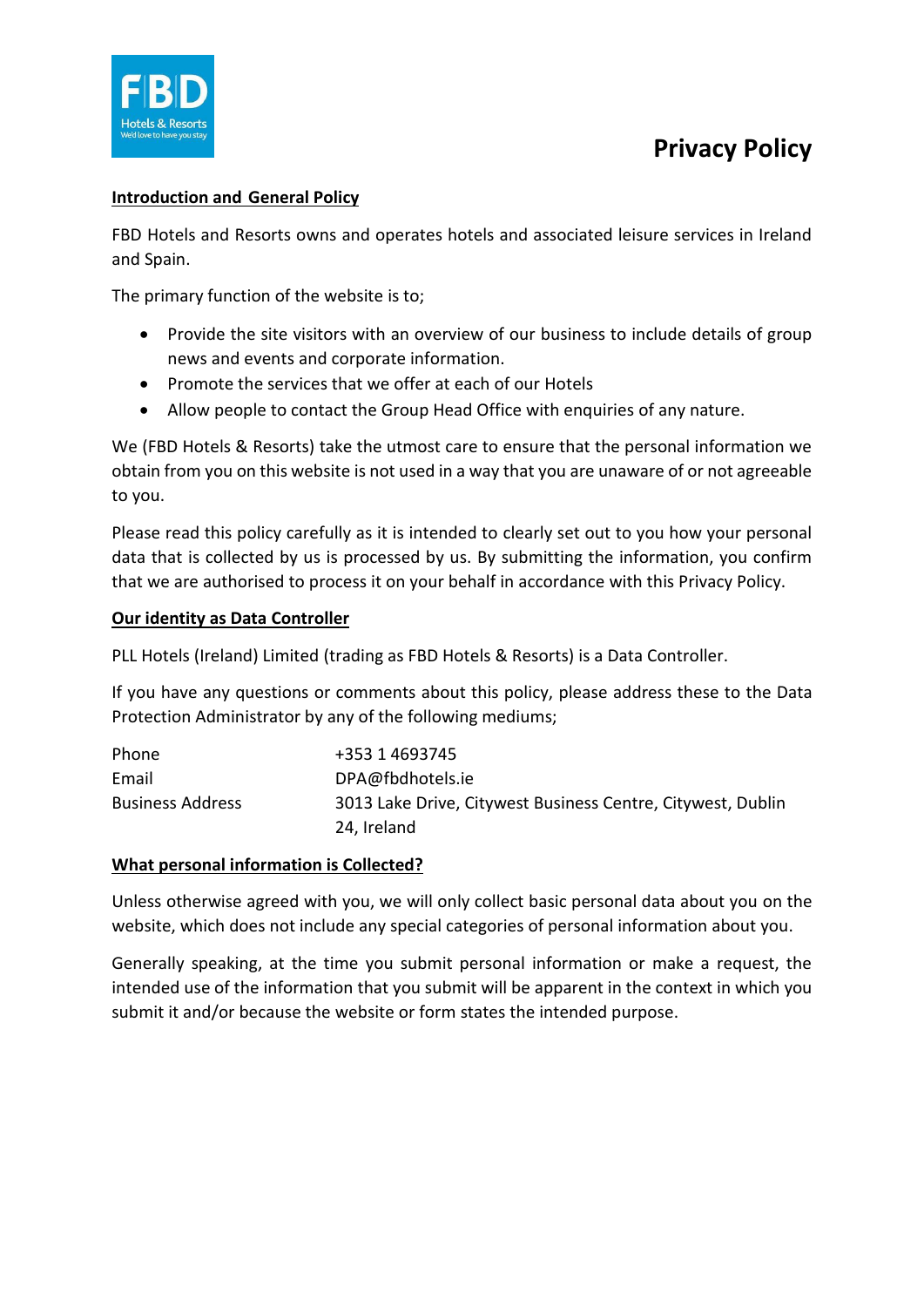

We have prepared the following table to indicate the main categories of personal data we process on the website.

| <b>Category of Personal</b> | <b>Data Subject (Generally)</b> | <b>Types of Personal Data</b>         |
|-----------------------------|---------------------------------|---------------------------------------|
| Data                        |                                 | <b>Collected</b>                      |
| General Identity            | Anyone who contacts us for      | On the Webite Contact Us Form;        |
| Information                 | any reason                      |                                       |
|                             |                                 | Name, Mobile Phone Number,            |
|                             |                                 | <b>Email Address, Enquiry Details</b> |
| Technical Data (to          |                                 | IP Address, Browser Type,             |
| compile statistical         | Anyone that uses our website    | Access Time and referring URL         |
| data via cookies)           |                                 |                                       |

We only ask that you disclose enough personal data as is necessary to;

- respond to you as comprehensively as possible where you have asked us a question, made a comment or a suggestion or requested additional information about us,
- manage our ongoing relationship with you, our customer,
- improve the quality of your visit to our website or any of our hotels,
- enable us to function as a business, but while always ensuring that any privacy impact to you, the data subject, is minimised and that there is a fair balance between our rights as a data controller and your rights as a data subject.

## **Cookie Information**

Website usage information is collected using Cookies. This information may be used to help us improve our site and the services we offer. Cookies are small text files that a site transfers to a visitor's hard disk or browser for added functionality or for tracking site usage. In order to measure the effectiveness of our online presence, FBD Hotels and Resorts may use cookies to determine the path users take on our site and to identify repeat visitors of our site. We do not use cookies to gather personal information such as a person's name or e-mail address.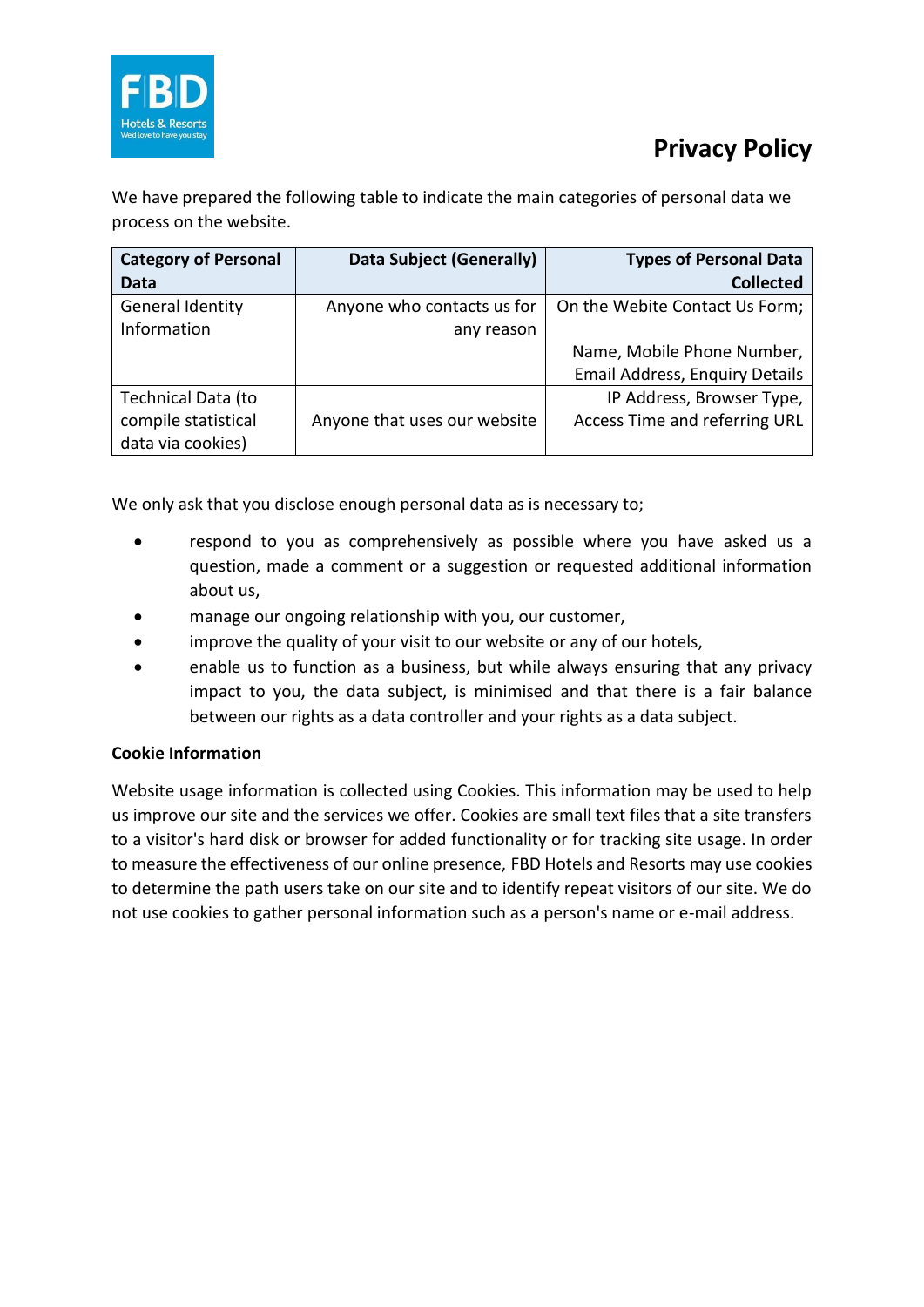

## **Why do we collect your personal information?**

We may process your personal data for many different reasons.

1) To comply with our legal and statutory obligations

2) To enter into and perform a contract for a product or a service with you

3) To enable us, acting in our legitimate interests, to function as a business

4) To enable us to carry out any processing activity of your personal data, where that processing activity requires us to obtain your consent.

#### **What will happen if I do not provide personal data?**

If we require your personal data, for example, where we ask you to provide personal details on an enquiry form, we may not be able to respond to you effectively.

#### **Children's Privacy & Parental Consent**

Please be aware that FBD Hotels & Resorts has not designed this site for and does not intend for it to be used by, anyone under the age of 18.

#### **International Transfers**

Where we require your personal data to be processed outside of the EEA (European Economic Area) we will ensure that your data is protected under the Privacy Shield Regime. i.e. is afforded the same level of protection as the EU.

#### **Security of your information**

FBD Hotels and Resorts is committed to protecting the information we collect.

All site servers are configured with data encryption technologies and industry-standard firewalls to ensure our site is hosted in a secure environment.

Whilst our website allows users to directly access the booking engines for our properties, we ask that all users read and accept the privacy policies on the individual property websites as they are each data controllers in their own right. Please see External links for additional information.

#### **How long do we retain your information?**

Generally, we will retain all personal data securely and for as long as is necessary to ensure that we comply with the relevant legislative environment that we in the Hotel and Leisure sector operate in.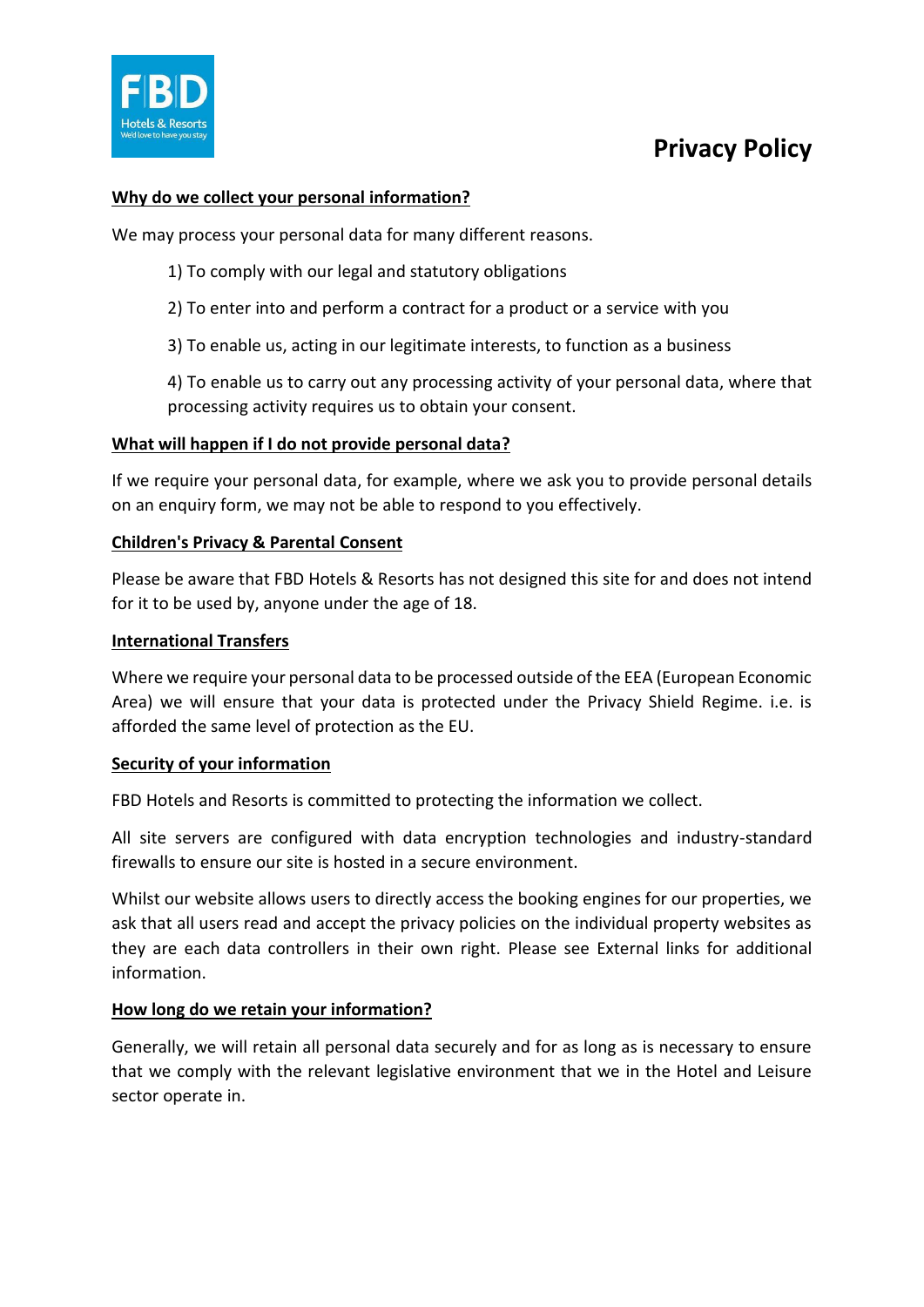

## **What do we do with your personal information?**

All personal data we hold about you will be processed by our staff in Ireland, unless otherwise indicated.

We do not sell, rent or share your personal information to any third party joint promoters, nor use it for any unapproved commercial purposes.

On occasion, where it is necessary, we may need to share basic personal data with third parties in relation to the general management and administration of the FBD Hotels and Resorts Group where personal data may be shared with our trading hotels, depending on the nature of the enquiry.

### **External links**

The website fbdhotels.ie contains various links. This privacy policy applies solely to information collected and processed by the fbdhotels.com website. Please see the below table for additional detail.

| <b>External Link Type</b>                                          | <b>Privacy Information</b>                                                                                                                                                   |
|--------------------------------------------------------------------|------------------------------------------------------------------------------------------------------------------------------------------------------------------------------|
|                                                                    | Our website allows users to select any of our hotels and link<br>directly into the booking engine of that hotel. This is for<br>convenience purposes to the website users.   |
| Links<br><b>Booking</b><br>to<br>Engines of Hotels in<br>our Group | Similarly, the website allows certain contact forms to be sent<br>directly to the hotel in question for follow up.                                                           |
|                                                                    | Please note that each of our hotels (named as follows)<br>Faithlegg<br>$\bullet$<br>Castleknock Hotel                                                                        |
|                                                                    | Sunset Beach Club                                                                                                                                                            |
|                                                                    | La Cala Resort                                                                                                                                                               |
|                                                                    | are data controllers in their own right.                                                                                                                                     |
|                                                                    | We ask that you view the privacy policies on their respective<br>websites as they are the Data Controller.                                                                   |
| Links<br>Unrelated<br>to<br><b>External Sites</b>                  | Please take note that FBD Hotels and Resorts is not responsible for,<br>nor has any control over the privacy policies or practices of such<br>other sites.                   |
| Links to Plugins and<br>Applications                               | We encourage our users to be aware when they leave our site and<br>to read the privacy policies of each and every site that collects<br>personally identifiable information. |